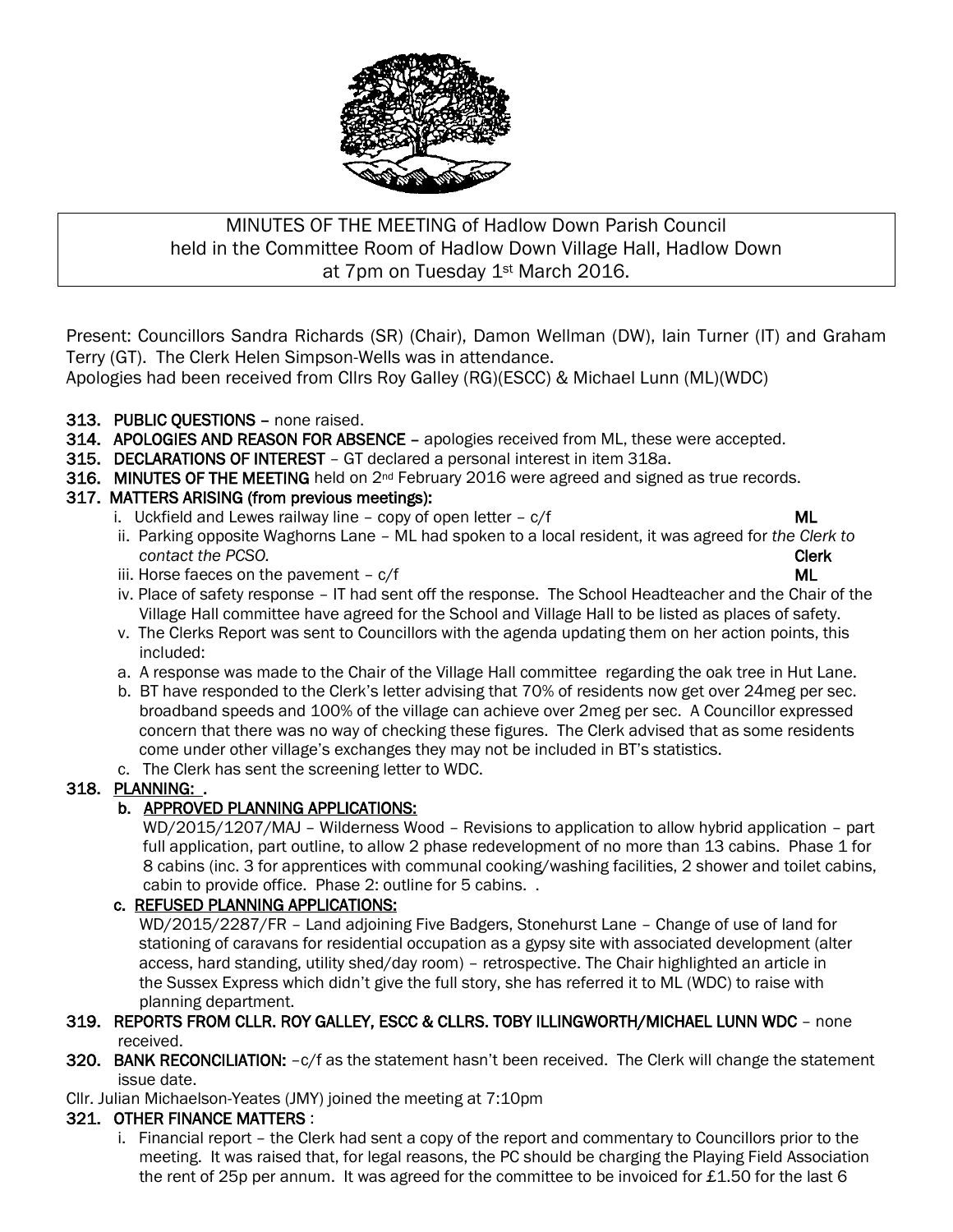years and then 25p per annum thereafter. *The Clerk will write to the Chair and Treasurer.* Clerk It was agreed to move £1500 from fingerposts reserves to property maintenance reserves and for the Clerk to transfer £2000 into unearmarked reserves and any remainder at the end of the financial year into a new play equipment replacement reserves fund.

#### 318. a. PLANNING APPLICATIONS:

WD/2016/0266/F – BRICK KILN FARM, BRICK KILN LANE TN22 4EJ – Proposed stables and storage building – The Parish Council support the application. There are no close neighbours and the new access doesn't present any problems. They do however feel that careful consideration should be given to the height of the building as it was difficult for the Parish Council to assess without the measurements on the drawings. (5/0)

#### 321. OTHER FINANCE MATTERS :

- ii. Donation to Crowborough First Responders the Clerk advised that the training session had to be postponed as the trainers train broke down. *She will find out if there is space for the attendees to join the session being given for the TN22 club.* If a separate session has to be organized it was agreed to give a donation of £25 to Crowborough First Responders. Clerk
- iii. Review of effectiveness of internal audit was approved by the Parish Council. The Clerk advised that the current internal auditor has confirmed that she won't be able to undertake the internal audit for 2016/17.

## 322. REPORTS FROM COUNCILLORS (COUNCIL MATTERS AND OUTSIDE BODIES):

- i. Cllr. Sandra Richards advised that the PC have been requested to write a letter in support of a grant application for the Playing Field Association. It was agreed for the *Clerk to write the letter.* Clerk SR advised that she had been sent a sample coin for the Queens  $90<sup>th</sup>$  birthday, she has forwarded the coin and letter from the company producing them, to the school.
- ii. Cllr. Graham Terry advised that he had been contacted by the cricket club to see if the PC will give them a grant, he has informed them that grants have already been allocated for 2015/16.
- 323. NEIGHBOURHOOD AREA the Chair confirmed that WDC have received the application for a Neighbourhood Area, they have *requested further information which she will send to the Clerk and GT.* Clerk/SR

Once WDC have received the information they will proceed with the Neighbourhood Application.

324. PLAYING FIELD AND PLAY AREA – the PC agreed the list of responsibilities and accountabilities, the Clerk w*ill copy these to the Chair of the Playing Field Committee.* The PC agreed to extend the lease to cover the area they have purchased and agreed for the *Clerk to instruct the Solicitor once she has received the plan of the area for the proposed Community Centre.* The proposed  $\blacksquare$ 

 The PC agreed for the PFC to take over the quarterly risk assessment of the playing field, including the play area and to send a copy of the completed form to the Clerk.

 A discussion was held on the state of the play equipment. *The Clerk will contact the Chair of the Playing Field Committee* to suggest that they consider what new equipment they would like in order that if they receive notification of any grants that they are ready to apply for them. Clerk

- 325. NEW COMMUNITY CENTRE The Chair updated the PC on a meeting they'd had with representatives from WDC regarding the possibility of a Community Right to Build Order (CRtB). WDC had highlighted that if an Environmental Impact Survey was required there couldn't be a CRtB, however the Chair confirmed that this didn't relate to community centres. The consultant is due to contact WDC to discuss. The PC's traffic survey didn't cover sufficient data and the consultant may need to produce a survey. The Hadlow Down Community Centre committee need to decide what to do about the traffic survey and what action to take next.
- 326. RISK ASSESSMENTS the quarterly completed risk assessments were given to the Clerk.
- 327. PARISH ASSEMBLY the *Clerk will send Councillors details on the areas they will be reporting on for their approval.* She confirmed that the PCSOs would be unable to attend. The context of **Clerk**
- 328. THREE SOUTHERN COUNTIES DEVOLUTION PLAN c/f
- 329. PARISH COUNCIL VACANCY the Clerk confirmed that WDC didn't receive a response to the notice regarding a vacancy and the PC could now co-opt. She has placed an advertisement on the website and on the noticeboards, Councillors were asked to consider people who might be interested.

# 330. HIGHWAYS MATTERS:

 i. IT provided an update from the Highways SLR (Supporting Local Relationships) meeting these included: Gulley clearing - the county only have 1 jetter and are therefore restricted on when it can be used, they are hoping to increase the number of jetters.

Signage to be amended to improve safety at junction of Stockland Lane and School Lane.

 The manufacturer of the rattling manhole cover on the A272 near Little England Farm is due to visit the site with the Highways Steward as it should be impossible for it to rattle.

The accident record at the junction of the A267/A272 is no worse than other junctions so no action